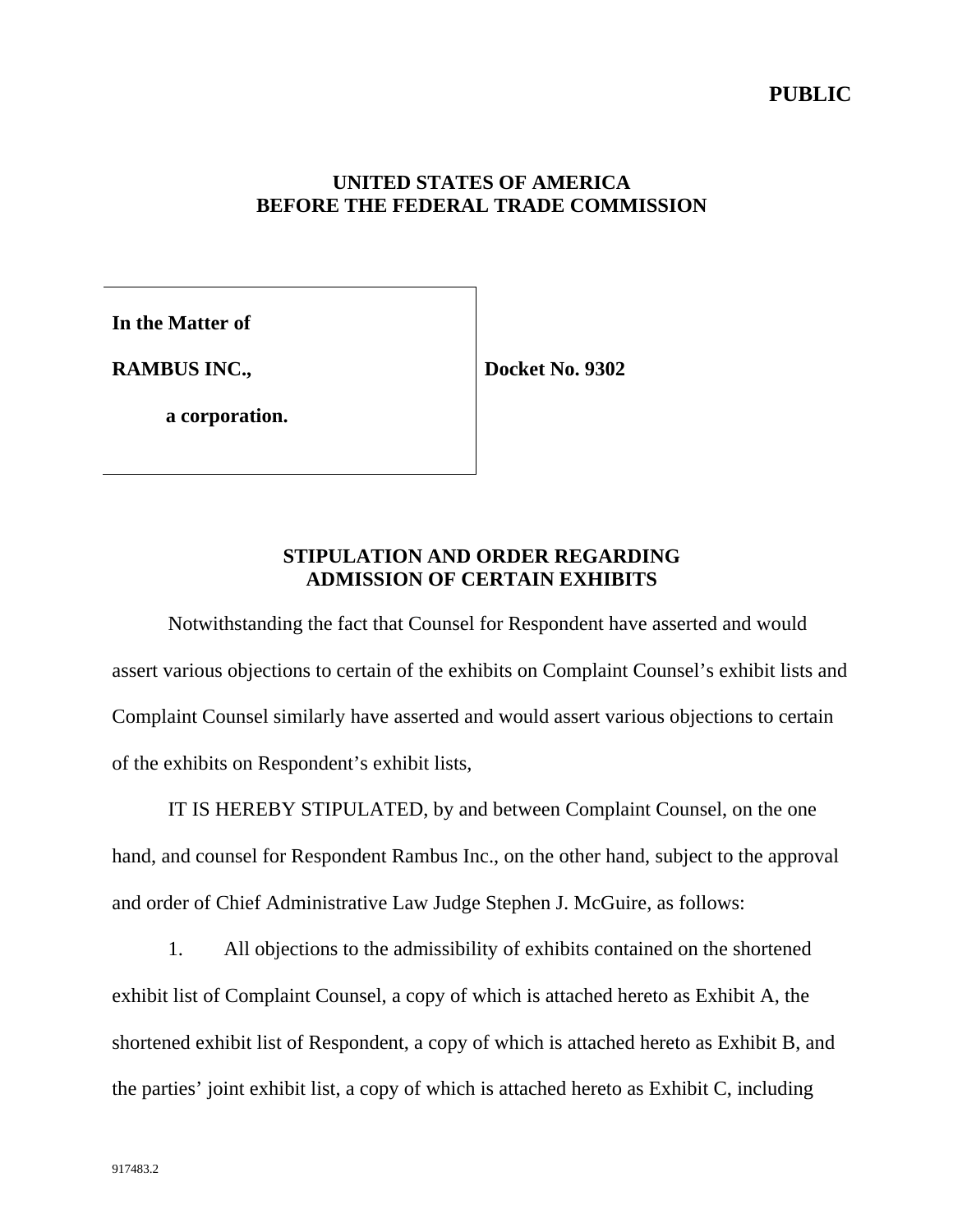objections on the grounds of authenticity, hearsay, double hearsay, lack of foundation, improper opinion, relevance, and other grounds, shall be deemed overruled and the exhibits on these three lists shall be admitted, with such objections going to the weight to be accorded the evidence, rather than to its admissibility.

2. This stipulation and order do not apply to documents that any party or third party now or later contends are privileged and were inadvertently produced.

DATED: May 19, 2003

M. Sean Royall Geoffrey D. Oliver Malcom L. Catt John C. Weber Robert P. Davis Jerome Swindell Cary E. Zuk Bureau of Competition Federal Trade Commission Washington, D.C. 20580 202/326-2275 202/326-3496 (fax) Counsel Supporting the Complaint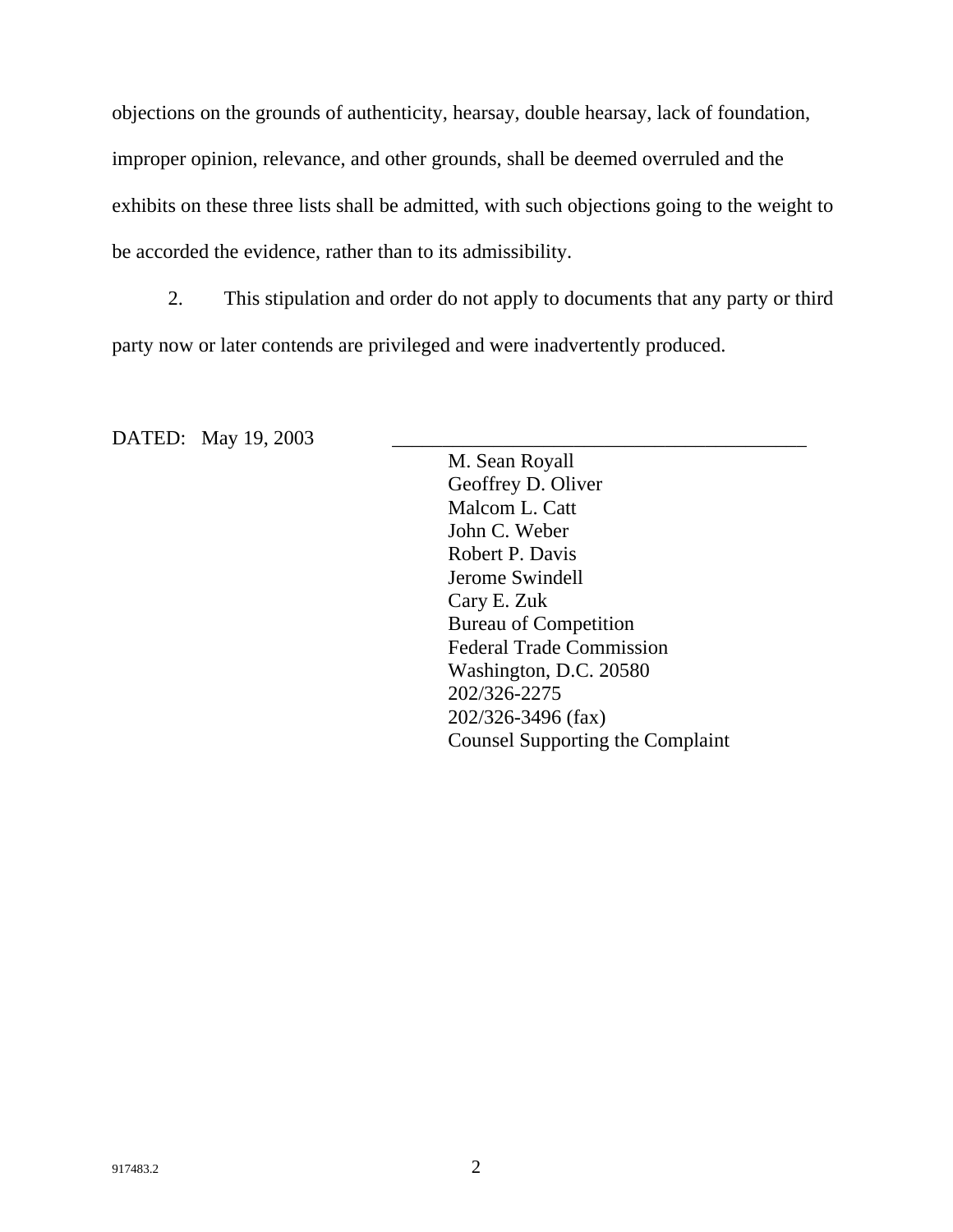DATED: May 19, 2003

Gregory P. Stone Steven M. Perry MUNGER, TOLLES & OLSON LLP 355 South Grand Avenue, 35th Floor Los Angeles, California 90071-1560 (213) 683-9100 (213) 687-3702 (facsimile) (202) 663-6158 (202) 457-4943 (facsimile) Attorneys for Respondent Rambus Inc.

# **O R D E R**

#### IT IS SO ORDERED.

Chief Administrative Law Judge Stephen J. McGuire

\_\_\_\_\_\_\_\_\_\_\_\_\_\_\_\_\_\_\_\_\_\_\_\_\_\_\_\_\_\_\_\_\_\_\_\_